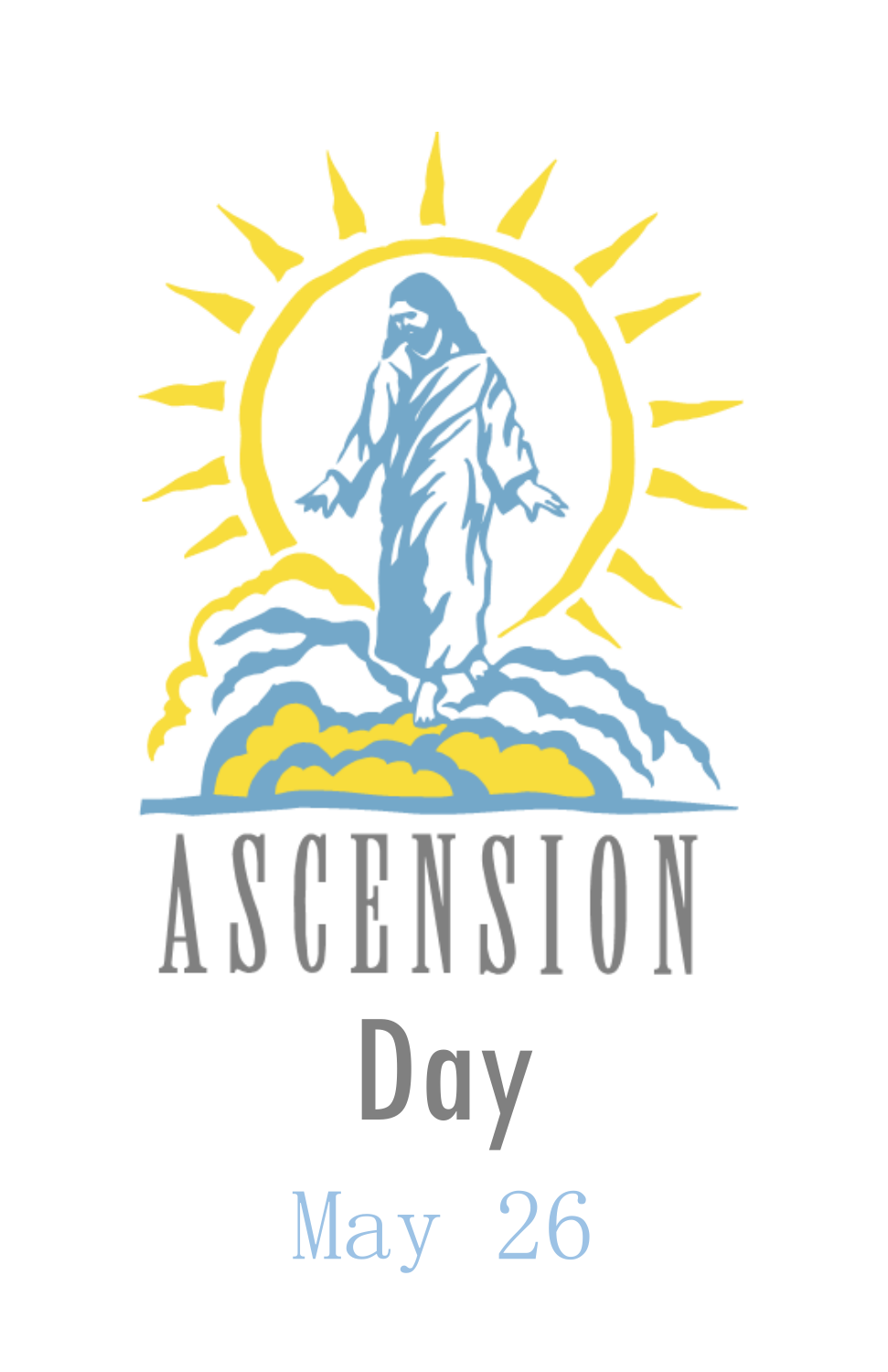# Lauvers Mennonite Church

**May 22, 2022**

Pastor: Curtiss Kanagy 207.431.8825 [lauversmennonitechurch.org](http://www.lauversmennonitechurch.org/)

**for livestream: lauversmennonitechurch.org/sermons**

[lauversmc@gmail.com](mailto:lauversmc@gmail.com)

34585 Route 35 N Richfield, PA 17086

*"Our mission is to seek the lost and nourish the found through the work of Jesus Christ."*

WELCOME to our visitors today! Please join us in worshipping the Lord and in experiencing His love, grace, truth and presence. God bless you in this service and in the coming days!

Welcome/Door holders: Denise & Diane Kauffman

Sunday School: *Keep Serving Faithfully,* Matthew 24:42-51

Worship Service Prelude: Emily Clark Nursery: Doris/Jenna Worship leader: Eric Brubaker Worship in song: Youth Offering *(given during first song after announcements/prayer)* Message: Pastor Curtiss "Caught Up in the Net"

Matthew 13:47-58

Last Sunday Attendance: 77 Offering: \$3,261.48

Next Sunday Welcome/Door holders: Curtiss & Robin Kanagy



Message: Pastor Curtiss

Ken Gingrich on May 28

Curtiss & Robin Kanagy on May 28

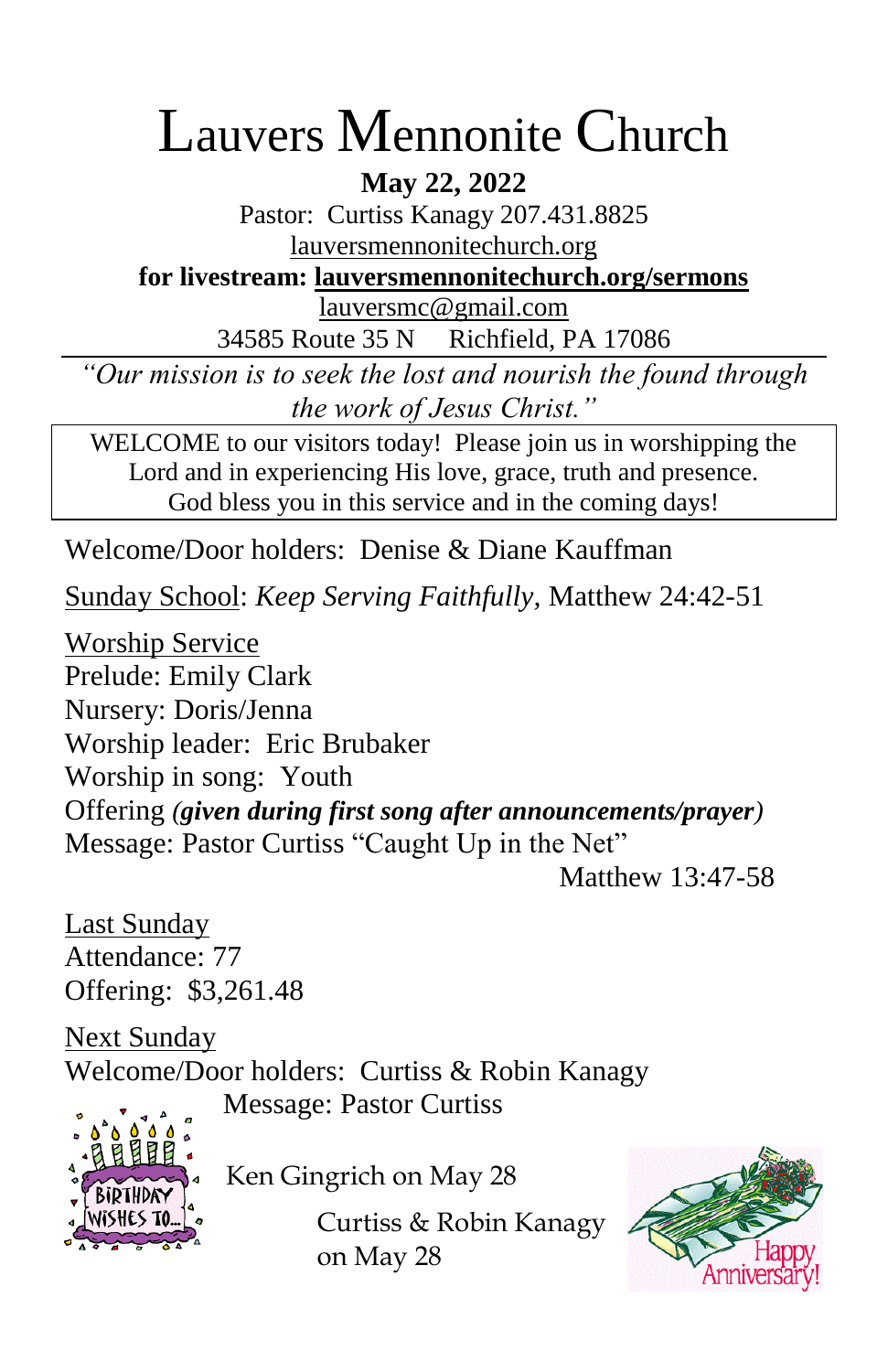## **Announcements**

- 1. It's **shoebox collection time** again! For the month of June we will be collecting hygiene items. Some examples are: bandaids, toothbrushes, washcloths, bar soap, deodorant, chapstick, nail clippers & files. (NO toothpaste!) Also bring in shoeboxes! Thank you! Any questions, ask Sydney.
- 2. **Fellowship meal coming up on June 5**. Bring a hot and a cold dish and your own place settings.
- 3. Please sign up at the back of the church **if your children are planning to attend VBS**.
- 4. The **Baby Bottle Boomerang** is in process. Pick up a baby bottle in the foyer and fill it with coins, cash, or checks and bring it back by Father's Day, June  $19<sup>th</sup>$ , OR, give online at cpcforlife.org to help them reach their goal of \$85,000 this year.
- 5. Check out the **Upcoming Event** for this weekend under the schedule on the back page.
- 6. Mark Your Calendars: Spring is a time for the earth to regenerate from its long sleep and a time for the church to engage together in a time of dreaming about the future. **Darren Peachey will be with us Sunday morning June 12th beginning at 9 a.m. and Monday & Tuesday evenings June 13 & 14 at 7 p.m.** to speak into our lives individually and lead us corporately in conversation about the Lauvers Mennonite Church vision and our partnership in God's Kingdom.

Hebrews 10:24–25 (ESV) And let us consider how to stir up one another to love and good works, not neglecting to meet together, as is the habit of some, but encouraging one another, and all the more as you see the Day drawing near.

7. If you would like to bike 'Ride for Missions 2022' check out **[rosedaleinternational.org/rfm/.](https://rosedaleinternational.org/rfm/)**







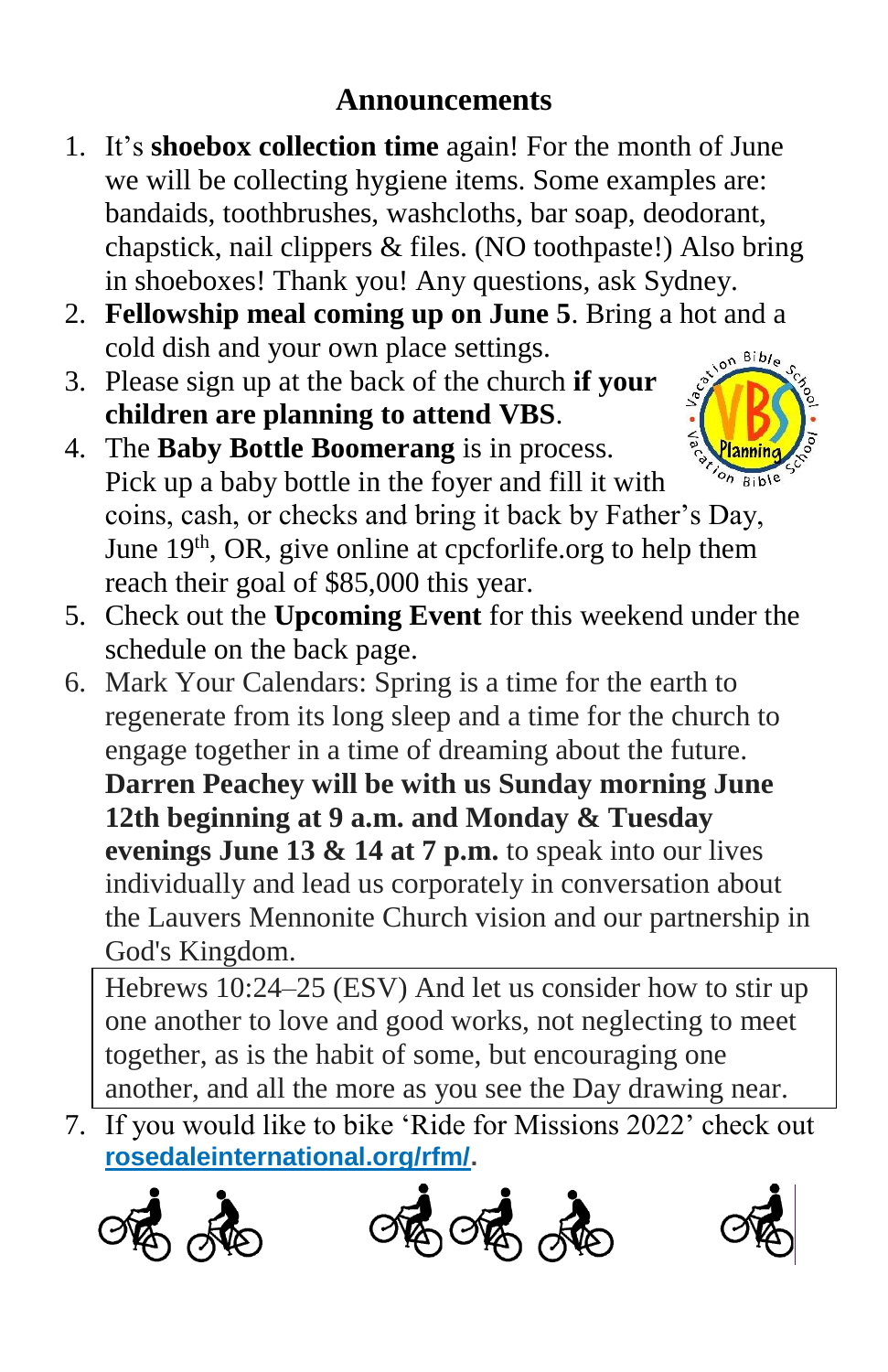Upcoming Events May 29 – Hymn Sing at Delaware Mennonite Church, 7 PM May 31 – Elder's meeting at 6:30 PM June 5 – Fellowship meal June 5-9 – Vacation Bible School at Lauvers! June 12-14 – Renewal meetings with Darren Peachey

thers

God wants us to love and honor our mothers - not just on Mother's Day, but every day. The Bible tells'us about many mothers who loved God.

|                                                                                                                                                                                                 |  | $\overline{4+}$ $\overline{10}$ $\overline{18}$ $\overline{20}$ $\overline{10}$ |  | Use the code to discover each mother's name. |   |   |   |             |    |  |
|-------------------------------------------------------------------------------------------------------------------------------------------------------------------------------------------------|--|---------------------------------------------------------------------------------|--|----------------------------------------------|---|---|---|-------------|----|--|
|                                                                                                                                                                                                 |  |                                                                                 |  | CODE                                         |   |   |   |             |    |  |
| $\overline{20}$ $\overline{10}$ $\overline{30}$ $\overline{38}$                                                                                                                                 |  |                                                                                 |  |                                              |   |   |   | æ           | δ1 |  |
|                                                                                                                                                                                                 |  |                                                                                 |  |                                              | A | Е |   | ο           | U  |  |
| $1 + 48$ $1+$                                                                                                                                                                                   |  |                                                                                 |  | 2                                            | R | С | L | Υ           | м  |  |
|                                                                                                                                                                                                 |  |                                                                                 |  | 3                                            | z | в | s | н           |    |  |
| $38\sqrt{10}$ $20\sqrt{10}$ $3\%$                                                                                                                                                               |  |                                                                                 |  |                                              | D | N |   | Κ           | G  |  |
| $\overline{386}$ $\overline{16}$ $\overline{452}$ $\overline{16}$ $\overline{26}$                                                                                                               |  |                                                                                 |  |                                              |   |   |   |             |    |  |
| $\overline{388}$ $\overline{16}$ $\overline{4+}$ $\overline{4+}$ $\overline{16}$ $\overline{38}$                                                                                                |  |                                                                                 |  |                                              |   |   |   |             |    |  |
| $\overline{282}$ 1 $\overline{6}$ $\overline{28}$ $\overline{28}$                                                                                                                               |  |                                                                                 |  |                                              |   |   |   |             |    |  |
| $\overline{1+}$ $\overline{2\overline{5}}$ $\overline{1\overline{5}}$ $\overline{3d}$ $\overline{1d}$ $\overline{3+}$ $\overline{1+}$ $\overline{3\overline{6}}$ $\overline{3R}$ $\overline{6}$ |  |                                                                                 |  |                                              |   |   |   |             |    |  |
| $\overline{28}$ $\overline{1+}$ $\overline{10}$ $\overline{3\%}$                                                                                                                                |  |                                                                                 |  |                                              |   |   |   | vote: W.Xor |    |  |
| $\overline{26}$ $\overline{16}$ $\overline{2+}$ $\overline{3\%}$ $\overline{1+}$ $\overline{2\%}$                                                                                               |  |                                                                                 |  |                                              |   |   |   |             |    |  |
| $\overline{26}$ $\overline{1+}$ $\overline{3+}$ $\overline{1+}$ $\overline{4\%}$ $\overline{16}$ $\overline{3\%}$                                                                               |  |                                                                                 |  |                                              |   |   |   |             |    |  |

Eric Brubaker 717-363-7014 Neil Glick 717-513-2717

Our Church Council **Elders: Deacons:** Nevin Glick 717-320-2612 Wendell Horst 570-541-8784 Elvin Ranck 717-363-1077 David Martin 717-363-7081